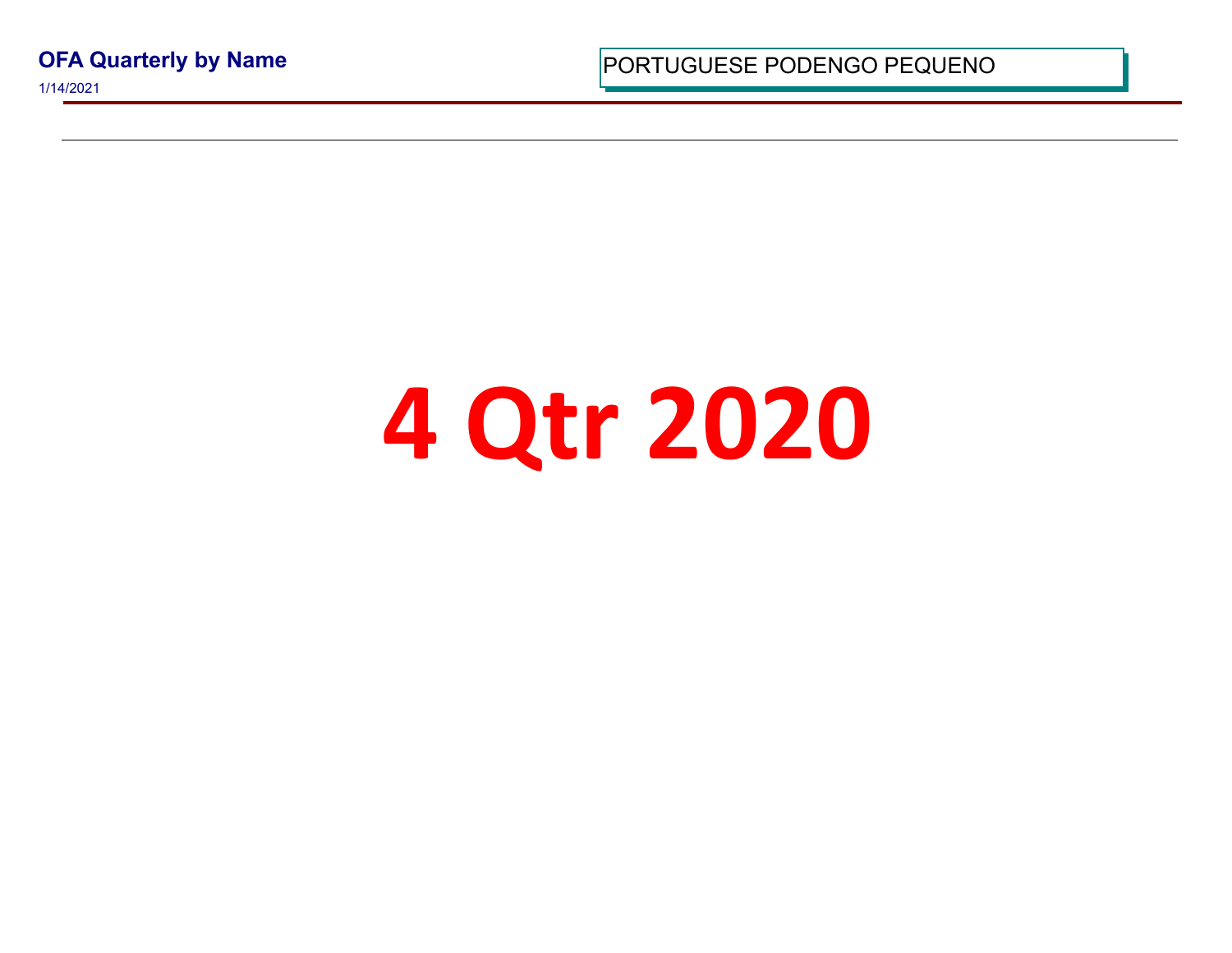1/14/2021

**OFA ID Name Application Registration Sex Age HIPS Fourth qtr 2020** PPD-179G38F-VPI ANNEVAN SPY GIRL 2064559 HP54270102 F 38 **CHIIC** <sub>1</sub>54029 PPD-180G32M-VPI **HAPPY HOBBITS RAGS FOOLS GOLD W** 2186514 HP55656203 M 32 CHIC 154380 PPD-178E25F-VPI KETKA'S OPALESCENT CONTROL 2067004 HP56242902 F 25 **CHIC** 152668 **OFA ID Name Application Registration Sex Age PATELLA Fourth qtr 2020** PPD-PA170/38F/P-VPI ANNEVAN SPY GIRL 2064559 HP54270102 F 38 **CHIIC** <sub>1</sub>54029 PPD-PA171/32M/P-VPI HAPPY HOBBITS RAGS FOOLS GOLD W 2186514 HP55656203 M 32 CHIC 154380 **OFA ID Name Application Registration Sex Age CANINE HEALTH Fourth qtr 2020** 98344 ANEVAN THE CAPTAIN 1648983 HP44080901 M 0 **CHIC** *98344* 154029 ANNEVAN SPY GIRL 2064559 HP54270102 F *<sup>154029</sup>* 132120 **AVERSON COVER GIRL 132120 1872984 HP51226902** F 0 **CHIC** 132120 138097 **HAPPY HOBBITS MORENA AT DREAMVALE** 2004301 HP52133502 F **CHIC** 138097 154380 **HAPPY HOBBITS RAGS FOOLS GOLD W** 2186514 HP55656203 M **CHIC** 154380 152668 KETKA'S OPALESCENT 2067004 HP56242902 F **CHIIC** 152668 152351 PHAERERIN PENICHE 2074694 HP55151501 F *<sup>152351</sup>* 144191 **TAPIOCA DO VALE DO POCO** 2067005 HP55666801 F **CHIC** 144191